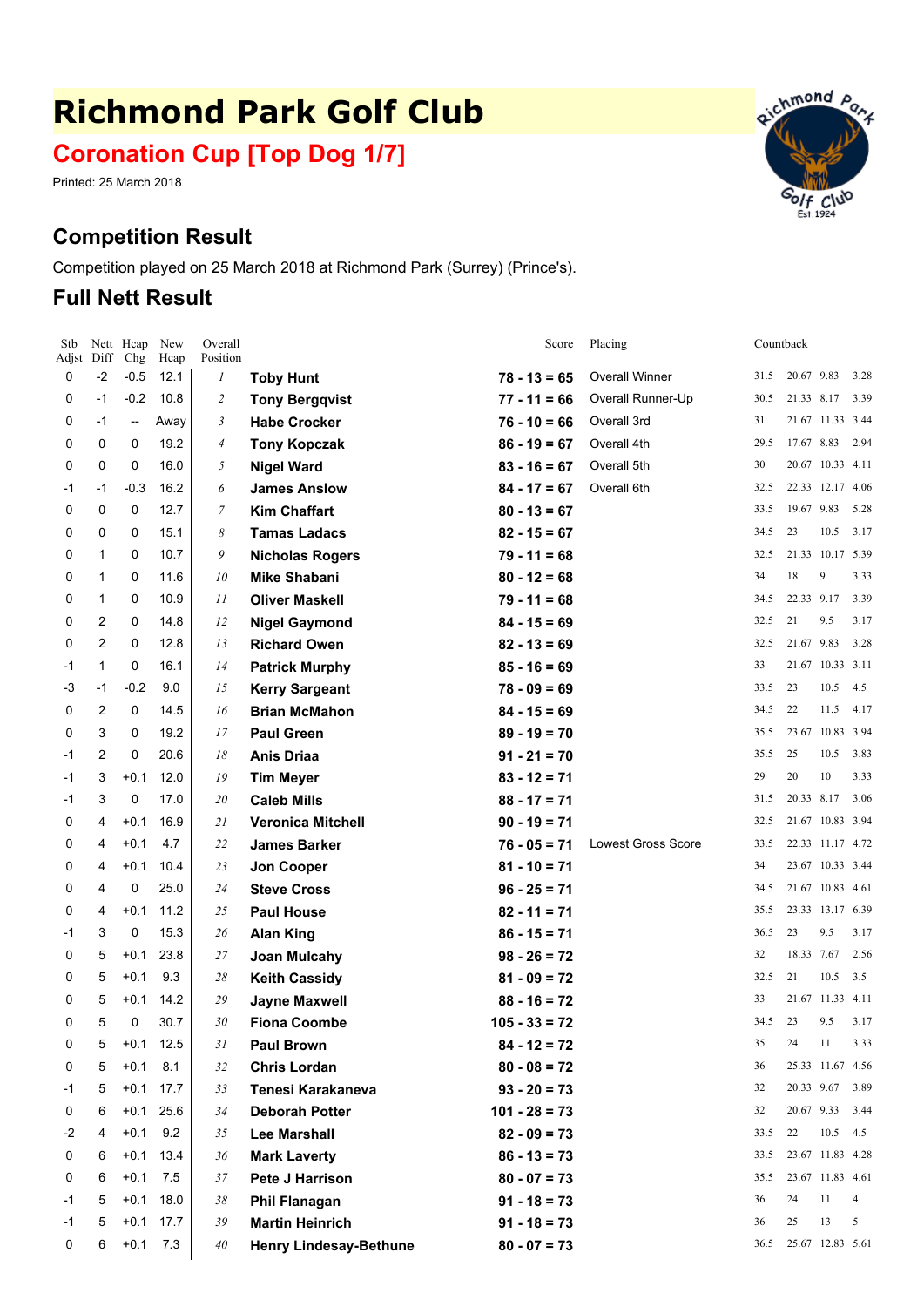| -1   | 5               | $+0.1$ | 24.1 | 41                       | Paul C.C. Grand          | $97 - 24 = 73$   | 37   | 21         | 10               | 3.67 |
|------|-----------------|--------|------|--------------------------|--------------------------|------------------|------|------------|------------------|------|
| $-2$ | 4               | $+0.1$ | 9.5  | 42                       | <b>Damian Hackett</b>    | $82 - 09 = 73$   | 41.5 | 26         | 13.5             | 5.5  |
| 0    | 7               | $+0.1$ | 22.4 | 43                       | <b>Cheryl Woodhouse</b>  | $98 - 24 = 74$   | 35   | 18         | 10               | 2.67 |
| 0    | $\overline{7}$  | $+0.1$ | 10.4 | 44                       | <b>Eelco Snijders</b>    | $84 - 10 = 74$   | 35   |            | 23.67 12.33 3.44 |      |
| $-2$ | 6               | $+0.1$ | 20.8 | 45                       | <b>Caroline Stilwell</b> | $98 - 23 = 75$   | 37.5 |            | 25.33 13.17 3.72 |      |
| $-3$ | 6               | --     | Away | 46                       | <b>Stephen Mason</b>     | $95 - 19 = 76$   | 32.5 | 20.67 9.83 |                  | 3.94 |
| 0    | 9               | $+0.1$ | 17.1 | 47                       | Lia Donath               | $95 - 19 = 76$   | 39.5 |            | 25.67 12.83 4.94 |      |
| $-1$ | 9               | $+0.1$ | 22.0 | 48                       | <b>Paul Neuhardt</b>     | $99 - 22 = 77$   | 34   |            | 22.67 11.33 3.78 |      |
| $-3$ | 8               | $+0.1$ | 20.2 | 49                       | <b>Raymond Esin</b>      | $98 - 20 = 78$   | 31   |            | 20.33 11.67 2.89 |      |
| $-3$ | 8               | $+0.1$ | 16.1 | 50                       | <b>Nathan Street</b>     | $94 - 16 = 78$   | 36   |            | 25.67 13.33 7.11 |      |
| $-2$ | 9               | $+0.1$ | 16.9 | 51                       | <b>Jim Fogarty</b>       | $95 - 17 = 78$   | 36.5 |            | 24.33 12.17 5.06 |      |
| $-1$ | 11              | $+0.1$ | 26.1 | 52                       | <b>Maureen Slade</b>     | $107 - 28 = 79$  | 38   |            | 24.67 10.33 4.44 |      |
| $-2$ | 10              | $+0.1$ | 26.0 | 53                       | <b>Doreen Dolby</b>      | $107 - 28 = 79$  | 38   |            | 24.67 13.33 4.44 |      |
| $-2$ | 12              | $+0.1$ | 15.8 | 54                       | <b>Barry Page</b>        | $97 - 16 = 81$   | 37   |            | 23.67 12.33 5.11 |      |
| $-1$ | 13              | $+0.1$ | 23.4 | 55                       | <b>Gunnar Sundberg</b>   | $104 - 23 = 81$  | 38.5 |            | 27.33 13.17 3.72 |      |
| $-4$ | 10              | $+0.1$ | 19.8 | 56                       | <b>Susan Smith</b>       | $103 - 22 = 81$  | 41   |            | 25.67 14.33 8.78 |      |
| -1   | 14              | $+0.1$ | 16.1 | 57                       | <b>Val Riziotis</b>      | $100 - 18 = 82$  | 40   | 27         | 16               | 7    |
| $-5$ | 12 <sup>2</sup> | $+0.1$ | 29.9 | 58                       | <b>Christer Larsson</b>  | $114 - 30 = 84$  | 38   | 26         | 14               | 3.33 |
| -7   | 19              | $+0.1$ | 29.1 | 59                       | <b>Peter Jagger</b>      | $122 - 29 = 93$  | 41.5 |            | 29.33 15.17 6.39 |      |
| 0    | 6               | $+0.1$ | 9.0  | $\overline{\phantom{a}}$ | Roger Rojas              | <b>No Return</b> |      |            |                  |      |
|      |                 |        |      |                          |                          |                  |      |            |                  |      |

Number of Cards Processed <sup>=</sup> 60

## **Competition Format:**

Singles Stroke Play competition. Handicap allowance: Full allowance. A limit of 30 strokes (Men), 36 strokes (Ladies) was applied after the Handicap Allowance was calculated. Mixed Tee Competition: When separate tees are in use, the number of strokes received by some players is adjusted to allow for the differences in the course played. These adjustments are for competition ranking purposes only.

## **Competition Scratch Score (CSS):**

| <b>Tees</b>  | Par | SSS | <b>Competition Scratch Score</b> |
|--------------|-----|-----|----------------------------------|
| White (Men)  | 68  | 67  | 67                               |
| Red (Ladies) | 70  | 69  | 69                               |

### **Countback calculations:**

Countback is strokes taken over last nine holes, then over last six holes, then over last three holes and finally last hole score only (where applicable).

For Stroke Play competitions played off handicap, nett scores are shown (after deduction of appropriate proportion of handicap).

## **Changes to Handicaps:**

Playing Handicaps for the following HOME Club members have changed:

|                        | Previous<br>Handicap | <b>New</b><br>Handicap |
|------------------------|----------------------|------------------------|
| <b>James Anslow</b>    | 17                   | 16                     |
| <b>Paul Brown</b>      | 12                   | 13                     |
| <b>Damian Hackett</b>  | 9                    | 10                     |
| <b>Pete J Harrison</b> | 7                    | 8                      |
| <b>Toby Hunt</b>       | 13                   | 12                     |

#### **Twos:**

There were 8 Twos recorded:

|                     | Hole |
|---------------------|------|
| <b>James Anslow</b> | 2    |
| <b>Alan King</b>    | 2    |
| <b>Tamas Ladacs</b> | 2    |